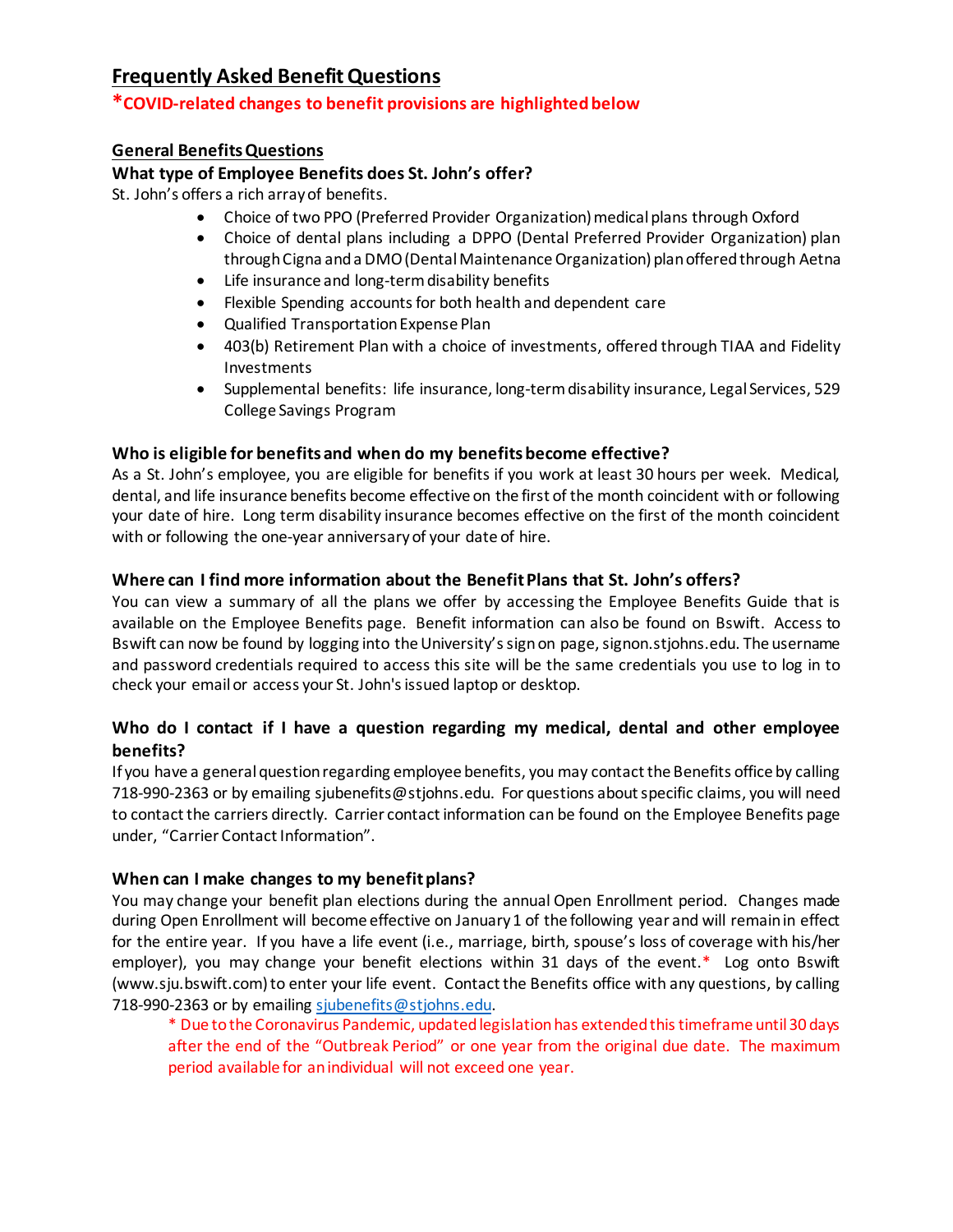# **Where can I access benefit forms such as: medical claim forms, dental claim forms, flexible spending account claim forms and Salary Reduction Agreement forms?**

Forms can be found on the Employee Benefits page under, "Benefit Forms".

### **What happens to my benefits when my employment with St. John's University ends?**

If you leave the University, your benefits will end at the end of the month following your last physical day worked (e.g. if your last physical day worked was November 14<sup>th</sup>, your benefits would end November 30<sup>th</sup>). You may continue your benefits at your own expense under COBRA. You will be mailed information regarding your COBRA rights from P&A Group, upon ending your employment with the University. If you meet the University's criteria to be considered a retiree (please see the Human Resources Policy manual or the Collective Bargaining Agreement for Faculty), you may be entitled to continue your benefits at the University group rates at your own expense for as long as you wish. Please contact the Benefits office, by calling 718-990-2363 or by emailing [sjubenefits@stjohns.edu,](mailto:sjubenefits@stjohns.edu) to notify us if you will be retiring so we can provide you with further information concerning rates.

### **Medical and Vision Coverage**

### **What are my medical plan options?**

St. John's offers a choice of two medical plans. Each plan includes comprehensive health care benefits, including free preventive care services, coverage for prescription drugs, and out of network benefits.\*

\* Due to the Coronavirus Pandemic, all copayments and cost-sharing related to medically necessary COVID-19 Testing and Treatment will be waived through January 15, 2022 or the end of the Public Health Emergency period, as declared by the Secretary of the Department of Health and Human Services. Tests must be FDA-authorized to be covered without cost-sharing, so be sure to ask your health care provider to order an FDA-authorized test. **For more information on COVID-19 Testing & Treatment Coverage, please contact Oxford at 1-800-444- 6222 or www.oxfordhealth.com.**

### **What is the age limit for covered dependents under the medical plan?**

Under the Oxford/UHC medical plan, dependents are covered until the end of the month in which they turn age 26 or until the end of the month in which they turn age 35, if still a full-time student.

### **What is the Oxford phone app and what information can be found on there?**

Download the United Healthcare app for free to your Apple or Android smartphone and you'll get instant access to view your health plan details, generate a health plan ID card, check claims, or find a doctor.

### **What is the liveandworkwell.com website used for?**

Oxford/UHC provides the liveandworkwell.com website as a way to find behavioral health providers. You can either register to log in or you can enter the site anonymously. If you enter the site anonymously, you will need to enter the Access Code – **oxhp**

#### **Do I have vision coverage?**

Yes, if you are enrolled in the Oxford/UHC health plan, you also have vision coverage.

### **What is the coverage for glasses/contact lenses?**

You are entitled to a free vision exam once every twelve months. You are covered for one pair of glasses or one set of contact lenses every 24 months. The plan limits reimbursement to either glasses or contacts so the plan would cover one of those options but not both at the same time. If glasses/contacts are purchased from an in-network provider, coverage is 50% of the contracted rate. If glasses/contacts are purchased from an out-of-network provider, coverage is 50% of the billed rate.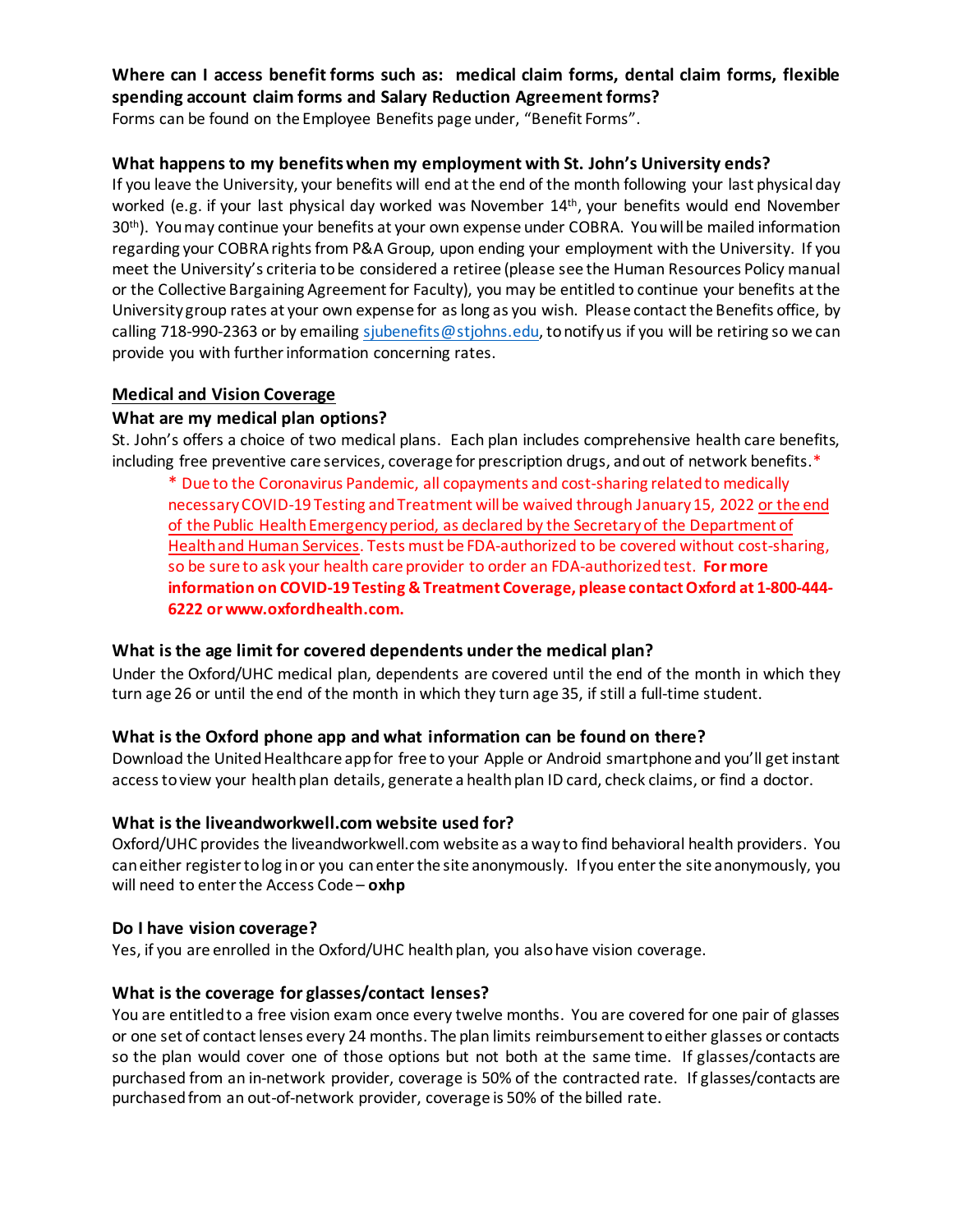### **If I go to my eye doctor and then I go to a different provider to purchase my glasses or contact lenses, how do I apply my Oxford/UHC coverage to that purchase?**

Save your receipts and submit them along with an Oxford claim form, which can be found on the Employee Benefits page under Benefit Forms. Mail the claim form and receipts to Oxford using the address on the top of the form.

#### **How long do I have to submit a claims request to Oxford/UHC?**

The claims filing timeframe for our medical plan is 90 days from the date of service\*.

\* Due to the Coronavirus Pandemic, updated legislation has extended this timeframe until 90 days after the end of the "Outbreak Period" or one year from the original due date. The maximum period available for an individual will not exceed one year.

#### **What happens if I take a brand name prescription?**

If you select the non-generic medication when a generic option is available, you'll pay full price since it's a non-covered item. The cost for the brand-name prescription would not apply to the out-of-pocket maximum.

### **Can I use the HRA to pay for a brand-name prescription drug when a generic equivalent is available?**

No, you cannot use your HRA to pay for services or prescriptions that are not covered by the medical plan.

#### **Dental Coverage**

#### **What is the age limit for covered dependents under the dental plans?**

Under the Cigna dental PPO plan, dependents are covered until the end of the month in which they turn age 26 or until the end of the month in which they turn age 35, if still a full-time student. Under the Aetna dental HMO plan, dependents are covered until the end of the month in which they turn age 26 or, until the end of the month in which they turn age 30, if a still a full-time student.

### **I heard there was some dental coverage available to dependents under the Oxford medical plan. What exactly is covered?**

The pediatric dental benefit, under the Oxford medical plan, covers cleaning (prophylaxis), examination, and fluoride treatment for members up to their  $12<sup>th</sup>$  birthday, once per calendar year.

#### **Continuation of Coverage**

#### **What is COBRA coverage and, do I have any other options to continue health coverage?**

COBRA continuation coverage can become available to you and other members of your family when group health coverage would otherwise end. **You may have other options available to you when you lose group health coverage.** For example, you may be eligible to buy an individual plan through the Health Insurance Marketplace. By enrolling in coverage through the Marketplace, you may qualify for lower costs on your monthly premiums and lower out-of-pocket costs.

#### **How long do I have to elect COBRA?**

The deadline for electing COBRA is normally the later of sixty days from the date the COBRA notice was mailed to you or the date you lost coverage.\*

\* Due to the Coronavirus Pandemic, updated legislation has extended this timeframe until 60 days after the end of the "Outbreak Period" or one year from the original due date. The maximum period available for an individual will not exceed one year.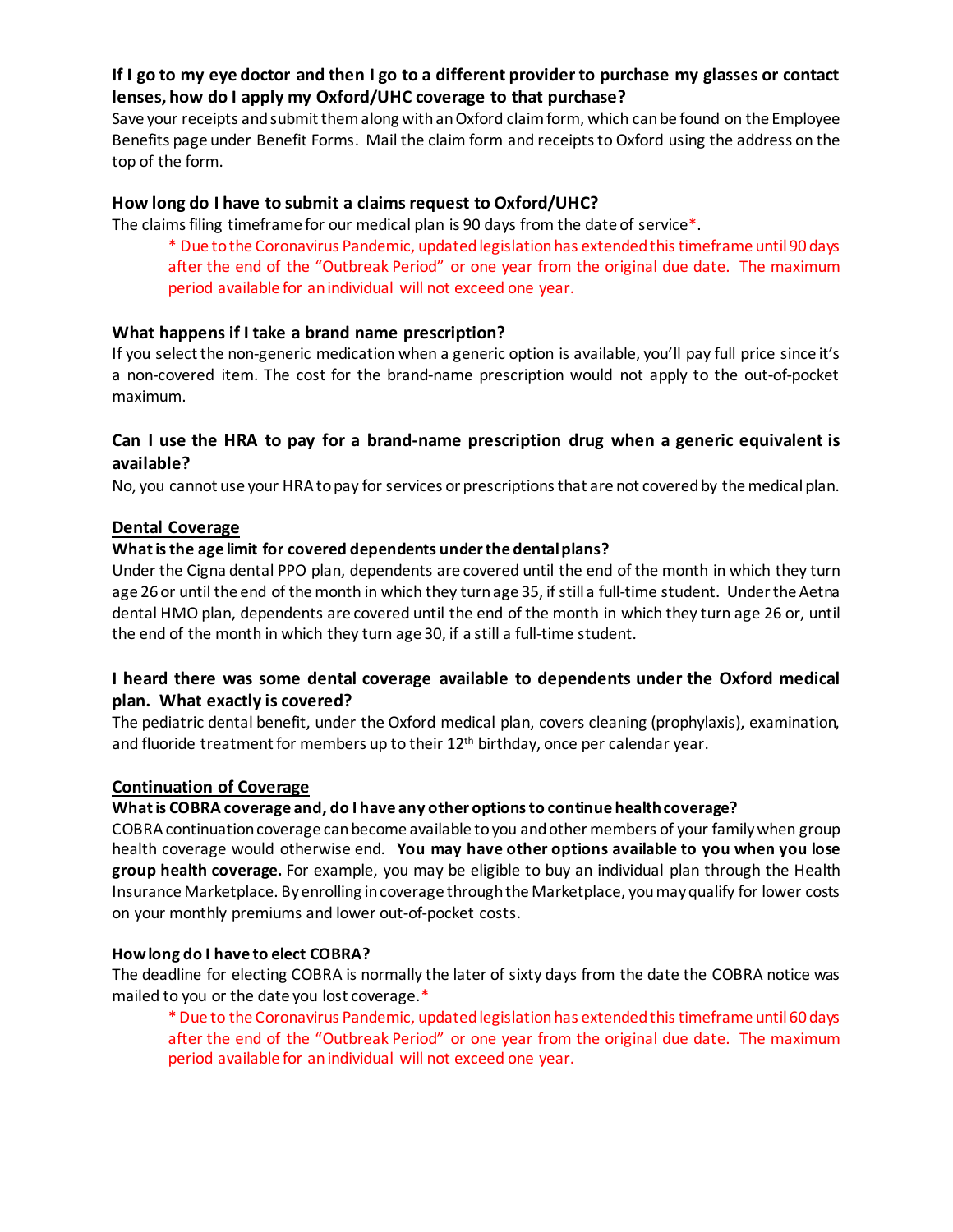### **403(b) Plan**

### **What are the 403(b) deferral limits for 2022?**

The limits have not been announced yet for 2022. Currently, if you are under age 50, the maximum amount that you can contribute to the 403(b) Plan is \$19,500. If you will be age 50 or over by the end of 2021, you can contribute up to \$26,000.

#### **How do I enroll in the University's 403(b) Retirement Plan?**

You can enroll in the plan at any time by completing a Salary Reduction Agreement form and returning it to the Benefits Office. The form can be found on the Employee Benefits page under, "Benefit Forms".

### **How do I make changes to my plan if I am already enrolledand contributing?**

If you are already enrolled in the plan and would like to change the amount you have deducted from your paycheck, you may do so by completing a new Salary Reduction Agreement and submitting it to the Benefits Office. Please note that you may only make changes once every calendar quarter. If you would like to change how your money is invested in the retirement plan, please contact your carrier directly. To contact TIAA, please call (800) 732-8353. To contact Fidelity, please call (800) 642-7131.

#### **Am I able to take a withdrawal from the 403(b) Retirement Plan while still employed?**

The intention of the 403(b) Retirement Plan is to save for retirement but, there are provisions for participants to request a withdrawal while still employed. A participant's eligible contributions may be withdrawn at any time after the participant attains age 59 % of if the participant encounters a financial hardship (as defined by the IRS and as detailed in the 403(b) Retirement Plan Document).

#### **Am I able to take a loan from the 403(b) Retirement Plan while still employed?**

The intention of the 403(b) Retirement Plan is to save for retirement but, there are provisions for participants to request a loan. A participant may borrow up to 45% of total accumulation in his or her TIAA account and may borrow up to 50% of total accumulation in his or her Fidelity account. Generally, the minimum loan amount is \$1,000 and the maximum loan amount is \$50,000.

### **Flexible Spending and Qualified Transportation Expense Accounts**

#### **How are rollover funds handled with the Flexible Spending Plan?**

With the Health FSA, you are permitted to have a maximum rollover amount of \$550 of unused expenses. Dependent Care FSA cannot be rolled over.

#### **How long do I have to submit FSA and Dependent Care FSA claims?**

You have until December 31<sup>st</sup> each year to use your FSA for expenses incurred during the year. You will then have until March  $31^{st}$  \* of the following year to submit the previous year's claims for reimbursement.

\* Due to the Coronavirus Pandemic, updated legislation has extended this timeframe until 60 days after the end of the "Outbreak Period" or one year from the original due date. The maximum period available for an individual will not exceed one year.

#### **What are the Flexible Spending limits for 2022?**

The Health FSA limit for 2022 will be \$2,750. The Dependent Care FSA limit will remain at \$5,000.

### **Are the Health FSA and Dependent Care FSA benefitsthat continues from year to year?**

Health FSA and Dependent Care FSA elections do not automatically continue from year to year. You must actively enroll each year during Open Enrollment and your FSA elections will be in effect from January 1 through December 31, unless you experience a Life Event.